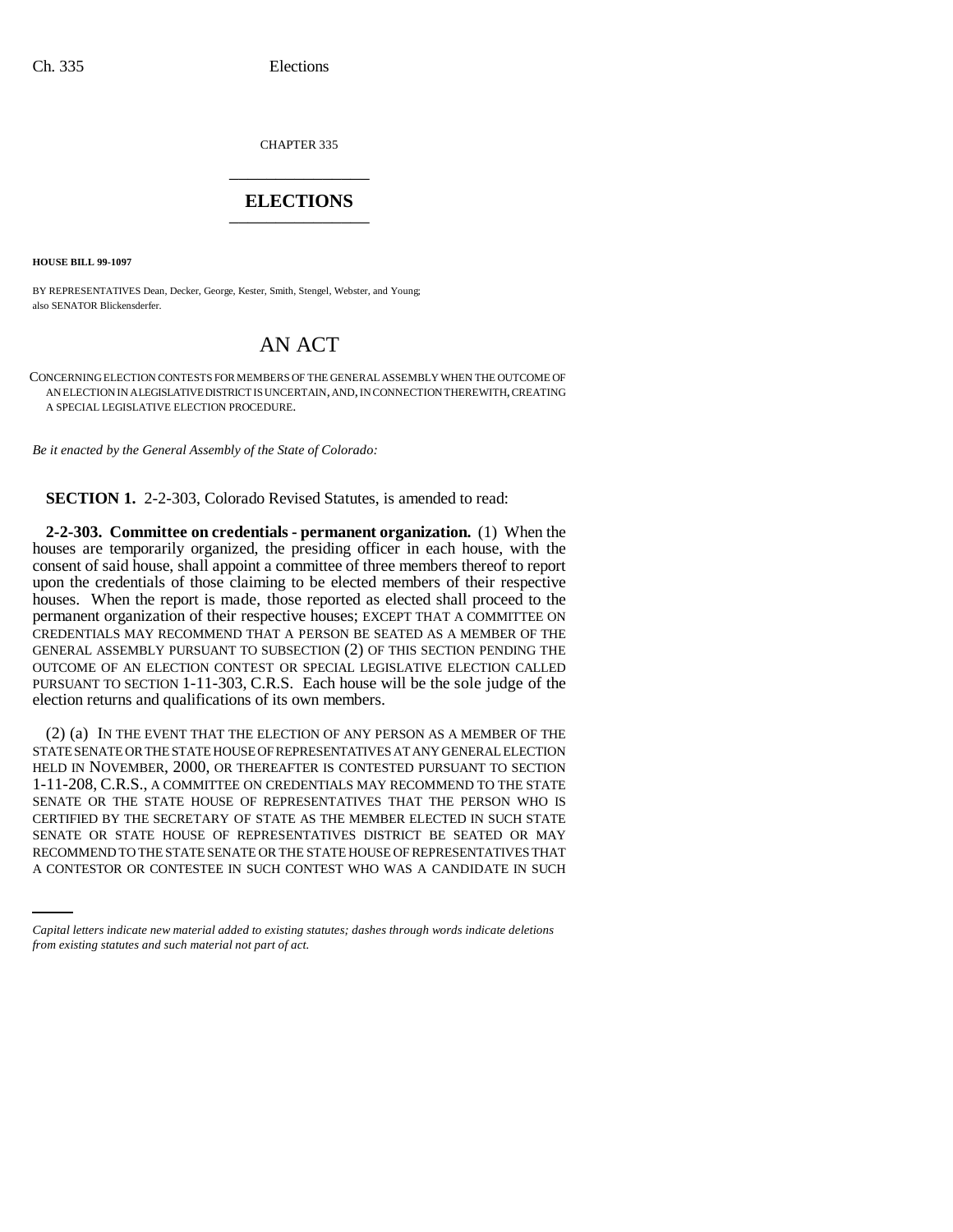ELECTION AND WHO IS NOT CERTIFIED BY THE SECRETARY OF STATE BE SEATED PENDING THE OUTCOME OF THE ELECTION CONTEST OR A SPECIAL LEGISLATIVE ELECTION CALLED PURSUANT TO SECTION 1-11-303, C.R.S., IF:

(I) AN ACCURATE AND VERIFIABLE VOTE COUNT SHOWING THE PERSON HAVING THE HIGHEST NUMBER OF VOTES CAST IN THE DISTRICT FOR THE CONTESTED STATE SENATE OR THE STATE HOUSE OF REPRESENTATIVES SEAT CANNOT BE OBTAINED FROM THE ELECTION RETURNS; AND

(II) THE INABILITY TO OBTAIN AN ACCURATE AND VERIFIABLE VOTE COUNT MAY HAVE DIRECTLY AFFECTED THE OUTCOME OF THE ELECTION.

(b) ANY PERSON THAT A CREDENTIALS COMMITTEE RECOMMENDS BE SEATED PURSUANT TO PARAGRAPH (a) OF THIS SUBSECTION (2) SHALL HAVE ALL THE RIGHTS, POWERS, AND DUTIES OF A DULY ELECTED MEMBER OF THE GENERAL ASSEMBLY PENDING THE OUTCOME OF AN ELECTION CONTEST OR A SPECIAL LEGISLATIVE ELECTION CALLED PURSUANT TO SECTION 1-11-303, C.R.S.

(3) A COMMITTEE ON CREDENTIALS THAT MAKES A RECOMMENDATION PURSUANT TO SUBSECTION (2) OF THIS SECTION MAY, IN SUCH COMMITTEE'S REPORT UNDER SUBSECTION (1) OF THIS SECTION, MAKE RECOMMENDATIONS TO THE HOUSE IN WHICH THE CONTEST WAS INITIATED ON MATTERS ARISING FROM SUCH CONTEST, INCLUDING, BUT NOT LIMITED TO:

(I) THAT THE ELECTION CONTEST BE RESOLVED BY THE COMMITTEE ON CREDENTIALS OF SUCH HOUSE;

(II) THAT SUCH HOUSE CALL A SPECIAL LEGISLATIVE ELECTION PURSUANT TO SECTION 1-11-303, C.R.S.;

(III) THAT THE ELECTION CONTEST BE REFERRED TO A COMMITTEE OF REFERENCE IN SUCH HOUSE TO MAKE RECOMMENDATIONS ON THE RESOLUTION OF THE CONTEST OR FOR THE PURPOSE OF DETERMINING WHETHER A SPECIAL LEGISLATIVE ELECTION SHOULD BE CALLED PURSUANT TO SECTION 1-11-303, C.R.S.

**SECTION 2.** 1-11-208 (1), Colorado Revised Statutes, is amended to read:

**1-11-208. Contests for state senator or representative.** (1) The election of any person as a state senator or a member of the state house of representatives may be contested by any eligible elector of the district to be represented by the senator or representative. Each house of the general assembly shall hear and determine election contests of its own members. IN FURTHERANCE OF RESOLVING SUCH A CONTEST, THE HOUSE OF THE GENERAL ASSEMBLY BEFORE WHICH ANY CONTEST IS TO BE TRIED SHALL CERTIFY QUESTIONS PURSUANT TO SECTION 1-11-208.5 TO THE DIVISION OF ADMINISTRATIVE HEARINGS FOR REFERRAL TO AN ADMINISTRATIVE LAW JUDGE WHO IS SUBJECT TO EMPLOYMENT UNDER SECTION 1-45-111.

**SECTION 3.** Part 2 of article 11 of title 1, Colorado Revised Statutes, is amended BY THE ADDITION OF A NEW SECTION to read:

**1-11-208.5. Certification of questions to administrative law judge.** (1) THE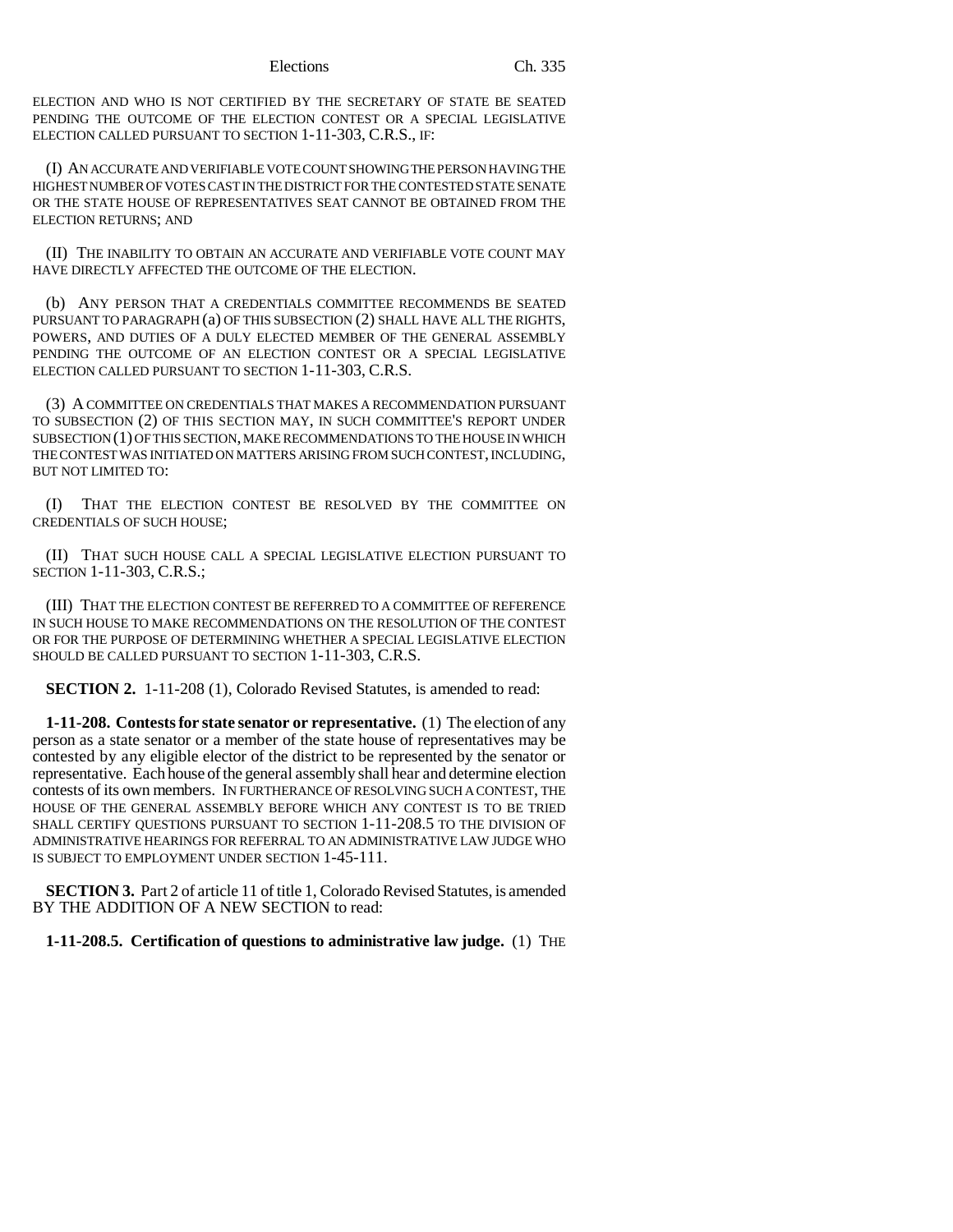HOUSE OF THE GENERAL ASSEMBLY IN WHICH ANY CONTEST FOR SENATOR OR REPRESENTATIVE, AS APPLICABLE, IS TO BE TRIED SHALL CERTIFY QUESTIONS TO THE DIVISION OF ADMINISTRATIVE HEARINGS FOR REFERRAL TO AN ADMINISTRATIVE LAW JUDGE WHO IS SUBJECT TO EMPLOYMENT UNDER SECTION 1-45-111. SUCH QUESTIONS SHALL RELATE EXCLUSIVELY TO THE ELECTION RETURNS IN THE DISTRICT AND THE NUMBER OF VOTES CAST FOR EACH OF THE CANDIDATES FOR THE CONTESTED SEAT. NO QUESTION MAY BE CERTIFIED REGARDING THE ELIGIBILITY OR QUALIFICATION OF ANY PERSON FOR THE CONTESTED OFFICE.

(2) UPON CERTIFICATION PURSUANT TO SUBSECTION (1) OF THIS SECTION, THE HOUSE OF THE GENERAL ASSEMBLY IN WHICH THE CONTEST IS TO BE TRIED SHALL TRANSMIT TO THE ADMINISTRATIVE LAW JUDGE ANY PAPERS SUBMITTED BY THE SECRETARY OF STATE PURSUANT TO SECTION 1-11-210 OR ANY OTHER DOCUMENTS SUBMITTED TO THAT HOUSE IN CONNECTION WITH THE ELECTION CONTEST.

(3) THE ADMINISTRATIVE LAW JUDGE SHALL HAVE JURISDICTION TO MAKE FINDINGS OF FACT ON THE QUESTIONS CERTIFIED BY A HOUSE OF THE GENERAL ASSEMBLY PURSUANT TO SUBSECTION (1) OF THIS SECTION. FURTHER EVIDENCE UPON THE POINTS SPECIFIED IN SUCH QUESTIONS MAY BE SUBMITTED BY THE CONTESTOR, THE CONTESTEE, OR BOTH, IN SUCH CONTEST. THE ADMINISTRATIVE LAW JUDGE MAY TAKE AND CONSIDER SUCH ADDITIONAL EVIDENCE BUT SHALL LIMIT ITS FINDINGS OF FACT TO THE QUESTIONS CERTIFIED.

(4) ANY ISSUES OF LAW OR FINDINGS OF FACT DECIDED IN A PRIOR JUDICIAL PROCEEDING THAT AFFECT A PARTY THAT CONTESTS AN ELECTION FOR STATE SENATOR OR REPRESENTATIVE PURSUANT TO SECTION 1-11-208 SHALL NOT BE CONCLUSIVE UPON AN ADMINISTRATIVE LAW JUDGE CONDUCTING FACT FINDING OR MAKING RECOMMENDATIONS PURSUANT TO THIS SECTION.

(5) THE ADMINISTRATIVE LAW JUDGE SHALL HOLD A HEARING WITHIN TWENTY DAYS AFTER THE DATE THAT QUESTIONS WERE CERTIFIED TO THE ADMINISTRATIVE LAW JUDGE PURSUANT TO SUBSECTION (1) OF THIS SECTION. THE ADMINISTRATIVE LAW JUDGE'S FINDINGS OF FACT AND RECOMMENDATIONS SHALL BE COMPLETED NOT MORE THAN TEN DAYS AFTER THE DATE OF THE HEARING. SUCH FINDINGS OF FACT AND RECOMMENDATIONS SHALL TAKE PRECEDENCE OVER ALL OTHER BUSINESS OF THE ADMINISTRATIVE LAW JUDGE.

(6) (a) IF THE ADMINISTRATIVE LAW JUDGE FINDS THAT, BASED ON A PREPONDERANCE OF THE EVIDENCE, AN ACCURATE AND VERIFIABLE VOTE COUNT CAN BE DETERMINED IN THE CONTESTED DISTRICT SHOWING THAT A PERSON HAD THE HIGHEST NUMBER OF VOTES CAST IN THE DISTRICT FOR THE CONTESTED STATE SENATE OR STATE HOUSE OF REPRESENTATIVES SEAT, THE ADMINISTRATIVE LAW JUDGE SHALL MAKE RECOMMENDATIONS TO THE HOUSE THAT CERTIFIED THE QUESTIONS, INCLUDING, BUT NOT LIMITED TO, THAT SUCH PERSON BE SEATED AS THE SENATOR OR REPRESENTATIVE FROM THE CONTESTED DISTRICT.

(b) IF THE ADMINISTRATIVE LAW JUDGE FINDS THAT, BASED ON A PREPONDERANCE OF THE EVIDENCE, IRREGULARITIES IN THE VOTES CAST OR COUNTED IN THE DISTRICT FOR THE CONTESTED STATE SENATE OR STATE HOUSE OF REPRESENTATIVES SEAT BOTH PREVENTED AN ACCURATE AND VERIFIABLE VOTE COUNT AND MAY HAVE DIRECTLY AFFECTED THE OUTCOME OF THE ELECTION, THE ADMINISTRATIVE LAW JUDGE SHALL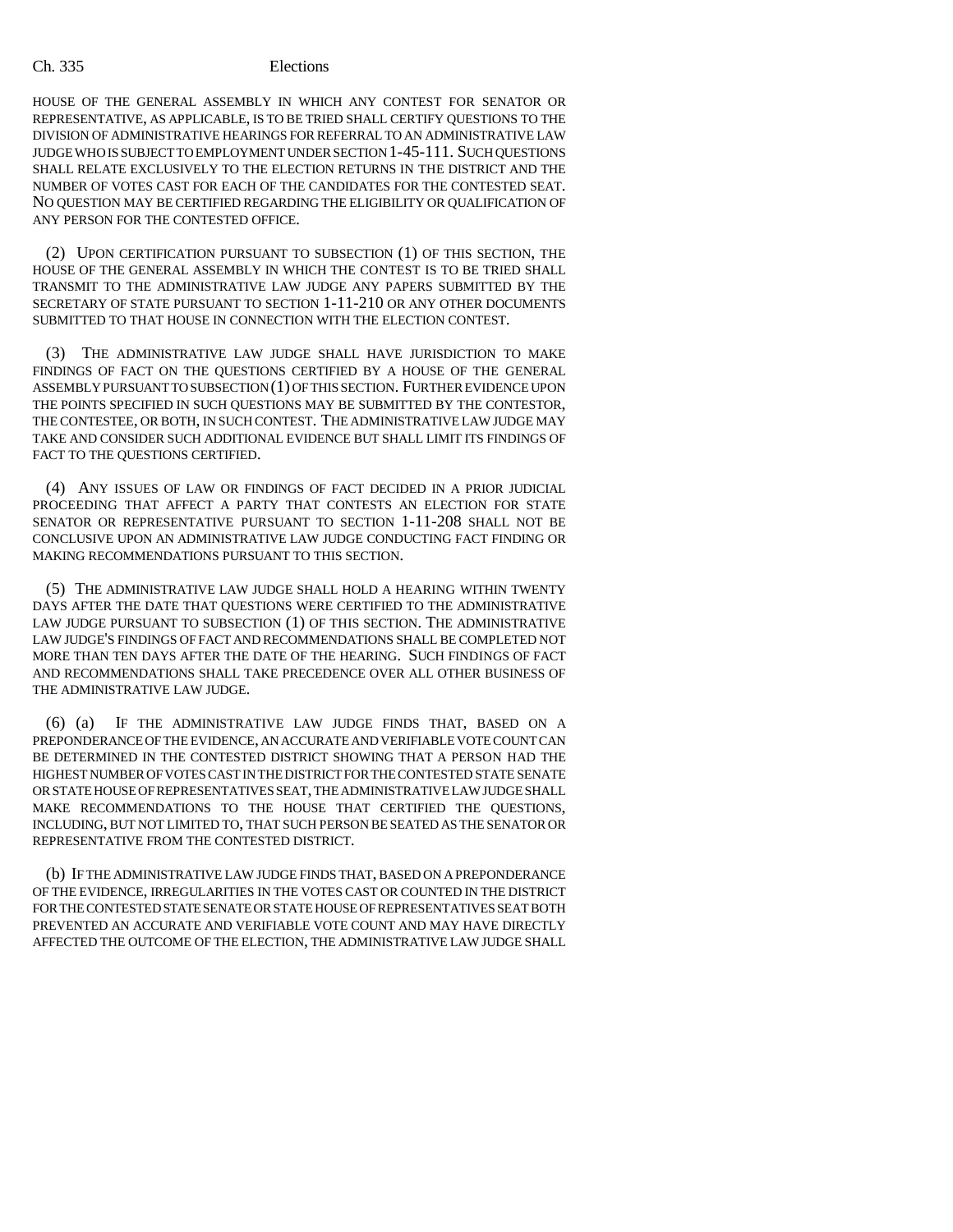MAKE RECOMMENDATIONS TO THE HOUSE THAT CERTIFIED THE QUESTIONS, INCLUDING, BUT NOT LIMITED TO, THAT SUCH HOUSE FURTHER RESOLVE THE ELECTION CONTEST OR CALL A SPECIAL LEGISLATIVE ELECTION PURSUANT TO SECTION 1-11-303.

(7) THE ADMINISTRATIVE LAW JUDGE SHALL TRANSMIT ALL THE FILES AND RECORDS OF THE PROCEEDINGS TO THE PRESIDING OFFICER OF THE HOUSE IN WHICH THE CONTEST FOR SENATOR OR REPRESENTATIVE WAS FILED.

(8) THE ADMINISTRATIVE LAW JUDGE'S FINDINGS OF FACT AND RECOMMENDATIONS SHALL BE FINAL AND NOT BE SUBJECT TO REVIEW BY ANY OTHER COURT.

(9) UPON RECEIPT OF SUCH FINDINGS OF FACT AND RECOMMENDATIONS, THE HOUSE IN WHICH THE CONTEST FOR SENATOR OR REPRESENTATIVE AROSE MAY TAKE APPROPRIATE ACTION, INCLUDING, BUT NOT LIMITED TO:

(a) A TRIAL OF THE ELECTION CONTEST;

(b) DECLARATION OF THE DULY ELECTED MEMBER IN THE CONTESTED DISTRICT IN ACCORDANCE WITH THE FINDINGS OF THE ADMINISTRATIVE LAW JUDGE; OR

(c) ADOPTION OF A RESOLUTION PURSUANT TO SECTION 1-11-302 CALLING FOR A SPECIAL LEGISLATIVE ELECTION.

**SECTION 4.** Article 11 of title 1, Colorado Revised Statutes, is amended BY THE ADDITION OF A NEW PART to read:

# PART 3 SPECIAL LEGISLATIVE ELECTION PROCEDURE - MEMBERS OF THE GENERAL ASSEMBLY

**1-11-301. Legislative declaration.** (1) THE GENERAL ASSEMBLY HEREBY FINDS AND DECLARES THAT:

(a) SECTION 10 OF ARTICLE V OF THE COLORADO CONSTITUTION PROVIDES THAT EACH HOUSE OF THE GENERAL ASSEMBLY SHALL JUDGE THE ELECTION AND QUALIFICATION OF ITS MEMBERS;

(b) SECTION 11 OF ARTICLE VII OF THE COLORADO CONSTITUTION AUTHORIZES THE GENERAL ASSEMBLY TO PASS LAWS TO SECURE THE PURITY OF ELECTIONS;

(c) IN FURTHERANCE OF THESE CONSTITUTIONAL PROVISIONS AND THE PLENARY POWER OF THE GENERAL ASSEMBLY, THE GENERAL ASSEMBLY MAY ENACT LAWS TO ENABLE A HOUSE OF THE GENERAL ASSEMBLY TO CALL A SPECIAL LEGISLATIVE ELECTION IN THE EVENT SUCH HOUSE IS UNABLE TO DECLARE A PERSON DULY ELECTED IN A DISTRICT AS A MEMBER OF THE STATE SENATE OR THE STATE HOUSE OF REPRESENTATIVES BECAUSE AN ACCURATE AND VERIFIABLE VOTE COUNT SHOWING THAT THE PERSON HAS THE HIGHEST NUMBER OF VOTES CAST IN SUCH DISTRICT CANNOT BE OBTAINED FROM THE GENERAL ELECTION RETURNS.

**1-11-302. Causes of special legislative election.** (1) THE STATE SENATE OR THE STATE HOUSE OF REPRESENTATIVES, ACTING BY RESOLUTION, MAY CALL A SPECIAL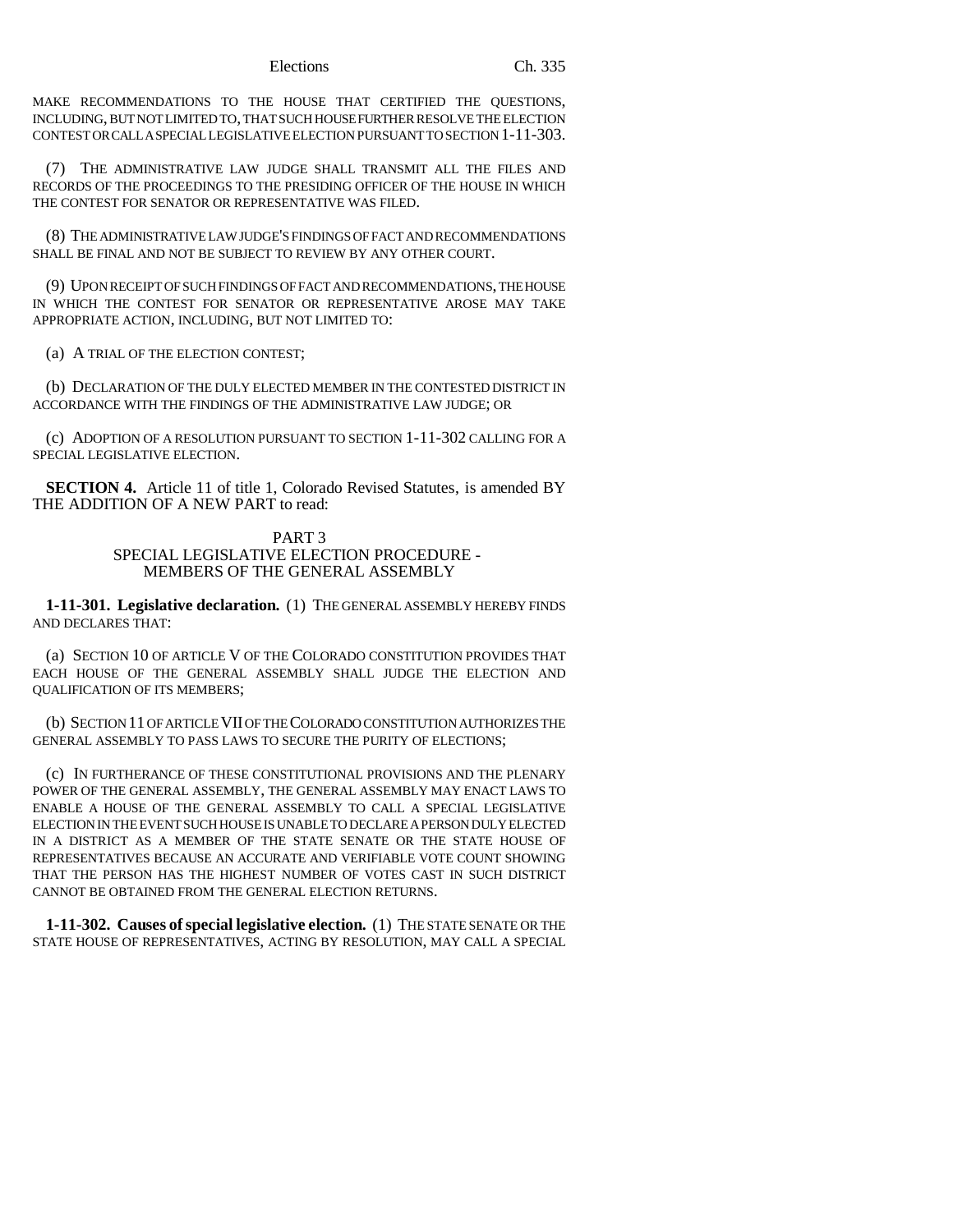LEGISLATIVE ELECTION FOR A STATE SENATE OR HOUSE OF REPRESENTATIVES DISTRICT FOLLOWING THE 2000 GENERAL ELECTION AND ANY GENERAL ELECTION THEREAFTER PURSUANT TO THIS PART 3 IF:

(a) THE ELECTION OF ANY PERSON AS A MEMBER OF THE STATE SENATE OR THE STATE HOUSE OF REPRESENTATIVES IS CONTESTED PURSUANT TO SECTION 1-11-208; AND

(b) A COMMITTEE ON CREDENTIALS, A COMMITTEE OF REFERENCE, OR AN ADMINISTRATIVE LAW JUDGE PURSUANT TO SECTION 1-11-208.5 RECOMMENDS A SPECIAL LEGISLATIVE ELECTION.

(2) SUCH RESOLUTION SHALL DIRECT THE SECRETARY OF STATE TO GIVE NOTICE TO THE COUNTY CLERK AND RECORDER OF EACH COUNTY IN WHICH SUCH DISTRICT IS LOCATED TO CALL A SPECIAL LEGISLATIVE ELECTION FOR THE ENTIRE DISTRICT PURSUANT TO SECTION 1-11-303. SUCH RESOLUTION SHALL FURTHER SPECIFY THAT THE CANDIDATES AT SUCH ELECTION SHALL, SUBJECT TO THE WITHDRAWAL OF A CANDIDATE PURSUANT TO SECTION 1-11-306, BE THE SAME AS THE CANDIDATES ON THE BALLOT IN SUCH DISTRICT FOR THE STATE SENATE OR THE STATE HOUSE OF REPRESENTATIVES SEAT AT THE PRECEDING GENERAL ELECTION FROM WHICH THE ELECTION CONTEST ARISES.

**1-11-303. Call for special legislative election.** (1) WITHIN THREE DAYS AFTER RECEIPT OF A RESOLUTION CALLING FOR A SPECIAL LEGISLATIVE ELECTION PURSUANT TO SECTION 1-11-302, THE SECRETARY OF STATE SHALL MAKE AND DELIVER OR TRANSMIT TO THE COUNTY CLERK AND RECORDER OF EACH COUNTY IN WHICH THE DISTRICT FOR THE CONTESTED STATE SENATE OR HOUSE OF REPRESENTATIVES SEAT IS LOCATED A WRITTEN NOTICE CALLING A SPECIAL LEGISLATIVE ELECTION IN SAID DISTRICT. THE SECRETARY OF STATE SHALL FURTHER SPECIFY THE NAME AND PARTY OF EACH CANDIDATE AND THE DISTRICT NUMBER OF THE CONTESTED STATE SENATE OR HOUSE OF REPRESENTATIVES SEAT. EXCEPT AS OTHERWISE PROVIDED IN SECTION 1-11-306, CANDIDATES SHALL BE THE SAME AS THE CANDIDATES ON THE BALLOT IN SUCH DISTRICT FOR THE STATE SENATE OR HOUSE OF REPRESENTATIVES AT THE PRECEDING GENERAL ELECTION FROM WHICH THE CONTEST WAS FILED PURSUANT TO SECTION 1-11-208.

(2) A SPECIAL LEGISLATIVE ELECTION CALLED PURSUANT TO THIS SECTION SHALL BE HELD IN THE ENTIRE DISTRICT FOR THE CONTESTED STATE SENATE OR STATE HOUSE OF REPRESENTATIVES SEAT AND NO PRECINCT OR PRECINCTS IN THE DISTRICT MAY BE EXCLUDED FROM SUCH ELECTION.

**1-11-304. Date of election.** WITHIN THREE DAYS AFTER RECEIPT OF THE SECRETARY OF STATE'S NOTICE PURSUANT TO SECTION 1-11-303, THE COUNTY CLERK AND RECORDER OR COORDINATED ELECTION OFFICIAL SHALL SET A DATE FOR THE SPECIAL LEGISLATIVE ELECTION THAT IS NOT LESS THAN FORTY-FIVE DAYS NOR MORE THAN SIXTY DAYS FROM THE DATE OF SUCH RECEIPT.

**1-11-305. Notice of special legislative election.** THE COUNTY CLERK AND RECORDER SHALL GIVE NOTICE OF THE SPECIAL LEGISLATIVE ELECTION PURSUANT TO SECTION 1-5-206.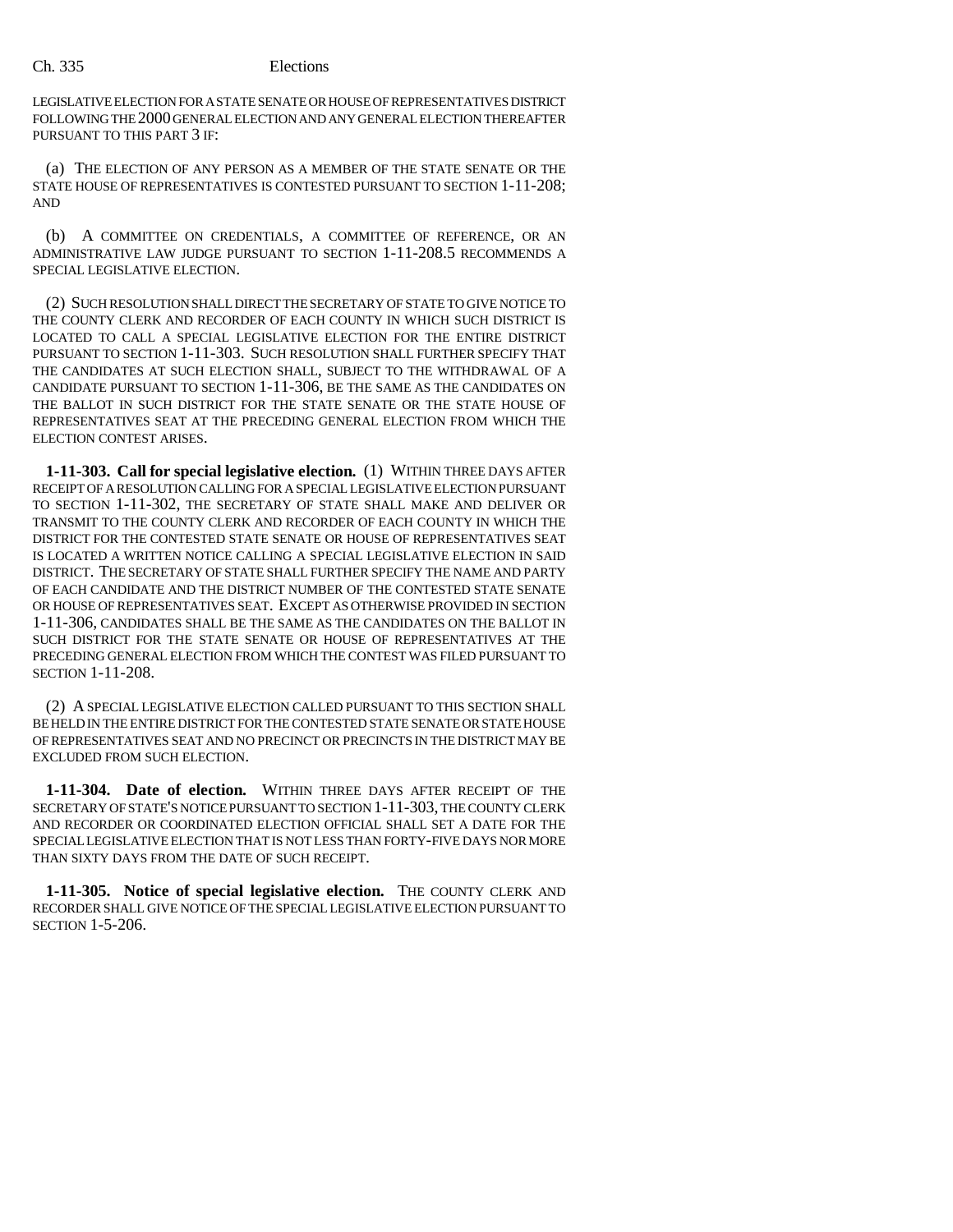**1-11-306. Withdrawal from special legislative election.** A CANDIDATE ON THE BALLOT AT THE SPECIAL LEGISLATIVE ELECTION MAY WITHDRAW HIS OR HER CANDIDACY AT ANY TIME AFTER THE NOTICE OF SPECIAL LEGISLATIVE ELECTION GIVEN UNDER SECTION 1-11-305. THE SPECIAL LEGISLATIVE ELECTION SHALL BE CALLED AND HELD NOTWITHSTANDING SUCH WITHDRAWAL; EXCEPT THAT, IF, AT THE CLOSE OF BUSINESS ON THE TENTH DAY BEFORE SUCH ELECTION, THERE IS NOT MORE THAN ONE CANDIDATE ON THE BALLOT BY REASON OF SUCH WITHDRAWAL, THE DESIGNATED ELECTION OFFICIAL SHALL CANCEL THE ELECTION AND DECLARE THE CANDIDATE ELECTED. NOTICE OF SUCH CANCELLATION SHALL BE MADE AS PROVIDED IN SECTION 1-5-208 (6).

**1-11-307. Conduct of special legislative election.** THE SPECIAL LEGISLATIVE ELECTION SHALL BE CONDUCTED ACCORDING TO THE PROVISIONS OF ARTICLES 1 TO 13 OF THIS TITLE.

**1-11-308. Absentee ballots.** THE APPROPRIATE DESIGNATED ELECTION OFFICIALS SHALL MAKE AVAILABLE APPLICATIONS FOR ABSENTEE BALLOTS NO LATER THAN TWENTY-FOUR HOURS AFTER THE DATE FOR THE SPECIAL LEGISLATIVE ELECTION IS SET. ABSENTEE BALLOTS SHALL BE AVAILABLE NO LATER THAN THIRTY DAYS BEFORE THE SPECIAL LEGISLATIVE ELECTION. ALL OTHER PROVISIONS OF ARTICLE 8 OF THIS TITLE SHALL APPLY TO THE ABSENTEE BALLOT PROCESS.

**1-11-309. Early voting.** EARLY VOTING FOR A SPECIAL LEGISLATIVE ELECTION SHALL BE MADE AVAILABLE PURSUANT TO SECTION 1-8-202.

**1-11-310. Survey of returns.** (1) THE BOARD OF CANVASSERS FOR A SPECIAL LEGISLATIVE ELECTION SHALL BE ORGANIZED AS PROVIDED IN SECTION 1-10-101.

(2) THE COUNTY CLERK AND RECORDER SHALL CONTACT THE SECRETARY OF STATE ON ELECTION NIGHT WITH THE UNOFFICIAL COUNT.

(3) THE BOARD OF CANVASSERS FOR A SPECIAL LEGISLATIVE ELECTION SHALL COMMENCE A SURVEY OF THE RETURNS ON THE DAY FOLLOWING SUCH ELECTION.

(4) THE CERTIFIED SURVEY OF RETURNS SHALL BE SENT BY CERTIFIED MAIL OR HAND DELIVERED TO THE SECRETARY OF STATE NO LATER THAN THE CLOSE OF BUSINESS ON THE FIFTH DAY AFTER THE SPECIAL LEGISLATIVE ELECTION.

(5) UPON RECEIPT OF THE CERTIFIED SURVEY OF RETURNS, THE SECRETARY OF STATE SHALL ISSUE A CERTIFICATE OF ELECTION TO THE CANDIDATE WHO RECEIVED THE HIGHEST NUMBER OF VOTES AND SHALL TRANSMIT A COPY OF THE CERTIFICATE TO THE APPROPRIATE HOUSE OF THE GENERAL ASSEMBLY.

**1-11-311. Special legislative elections subject to "Fair Campaign Practices Act".** SPECIAL LEGISLATIVE ELECTIONS CONDUCTED IN ACCORDANCE WITH THIS PART 3 ARE SUBJECT TO THE APPROPRIATE SECTIONS OF ARTICLE 45 OF THIS TITLE.

**SECTION 5.** 1-1-104, Colorado Revised Statutes, is amended BY THE ADDITION OF A NEW SUBSECTION to read:

**1-1-104. Definitions.** As used in this code, unless the context otherwise requires: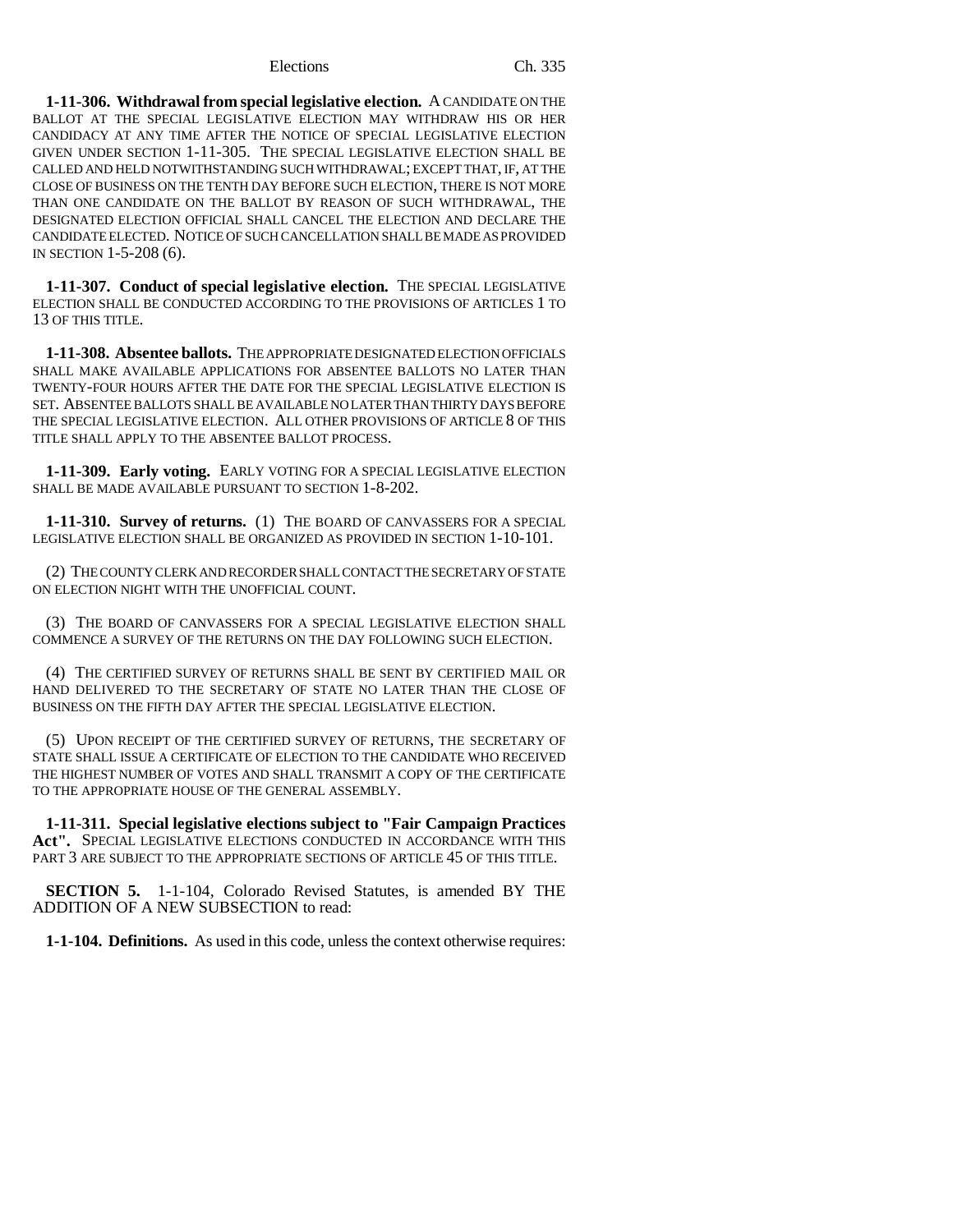(46.5) "SPECIAL LEGISLATIVE ELECTION" MEANS AN ELECTION CALLED BY THE GENERAL ASSEMBLY PURSUANT TO PART 3 OF ARTICLE 11 OF THIS TITLE.

**SECTION 6.** 1-2-201 (3), Colorado Revised Statutes, is amended to read:

**1-2-201. Registration required - deadline.** (3) Any other provisions of this title to the contrary notwithstanding, electors shall be permitted to vote if the elector is registered to vote for at least twenty-nine days before any primary, presidential, general, SPECIAL LEGISLATIVE ELECTION, municipal, congressional vacancy, special district, or other election, and, if the twenty-ninth day before an election is a Saturday, Sunday, or legal holiday, then electors shall be permitted to register on the next day that is not a Saturday, Sunday, or legal holiday.

**SECTION 7.** 1-5-101 (4), Colorado Revised Statutes, is amended to read:

**1-5-101. Establishing precincts and polling places for partisan elections.** (4) Notwithstanding any other requirement under this section, subject to approval by the board of county commissioners, county clerk and recorders may combine precincts for any primary election OR SPECIAL LEGISLATIVE ELECTION. If a county chooses to combine precincts, the county shall publish polling place locations as provided in section 1-5-205.

**SECTION 8.** 1-5-206 (1), Colorado Revised Statutes, is amended to read:

**1-5-206. Postcard notice and notice by publication.** (1) No later than twenty-five days before the general election OR A SPECIAL LEGISLATIVE ELECTION, the county clerk and recorder shall mail by forwardable mail a voter information card concerning the general election OR SPECIAL LEGISLATIVE ELECTION to all active eligible electors of the county. The card shall contain the eligible elector's name and address, precinct number, polling location for the general election OR SPECIAL LEGISLATIVE ELECTION, and any other applicable information.

**SECTION 9.** 1-5-505, Colorado Revised Statutes, is amended to read:

**1-5-505. Election expenses to be paid by county.** (1) The cost of conducting general, primary, and congressional vacancy elections, including the cost of printing and supplies, shall be a county charge, the payment of which shall be provided for in the same manner as the payment of other county expenses.

(2) (a) FOR A SPECIAL LEGISLATIVE ELECTION, IF THE STATE SENATORIAL OR STATE REPRESENTATIVE DISTRICT IN WHICH THE SPECIAL LEGISLATIVE ELECTION IS TO BE HELD IS COMPRISED OF ONE OR MORE WHOLE COUNTIES OR A PART OF ONE COUNTY AND ALL OR A PART OF ONE OR MORE OTHER COUNTIES, THE COST OF CONDUCTING A SPECIAL LEGISLATIVE ELECTION, INCLUDING THE COST OF PRINTING AND SUPPLIES, SHALL BE A COUNTY CHARGE OF THE COUNTY IN WHICH THERE WERE IRREGULARITIES IN THE VOTES CAST OR COUNTED AT THE GENERAL ELECTION FOR SUCH DISTRICT.

(b) IF THE STATE SENATORIAL OR STATE REPRESENTATIVE DISTRICT IN WHICH THE SPECIAL ELECTION IS TO BE HELD IS COMPRISED OF A PORTION OF ONE COUNTY, THE COST OF CONDUCTING A SPECIAL LEGISLATIVE ELECTION, INCLUDING THE COST OF PRINTING AND SUPPLIES, SHALL BE A COUNTY CHARGE OF SUCH COUNTY.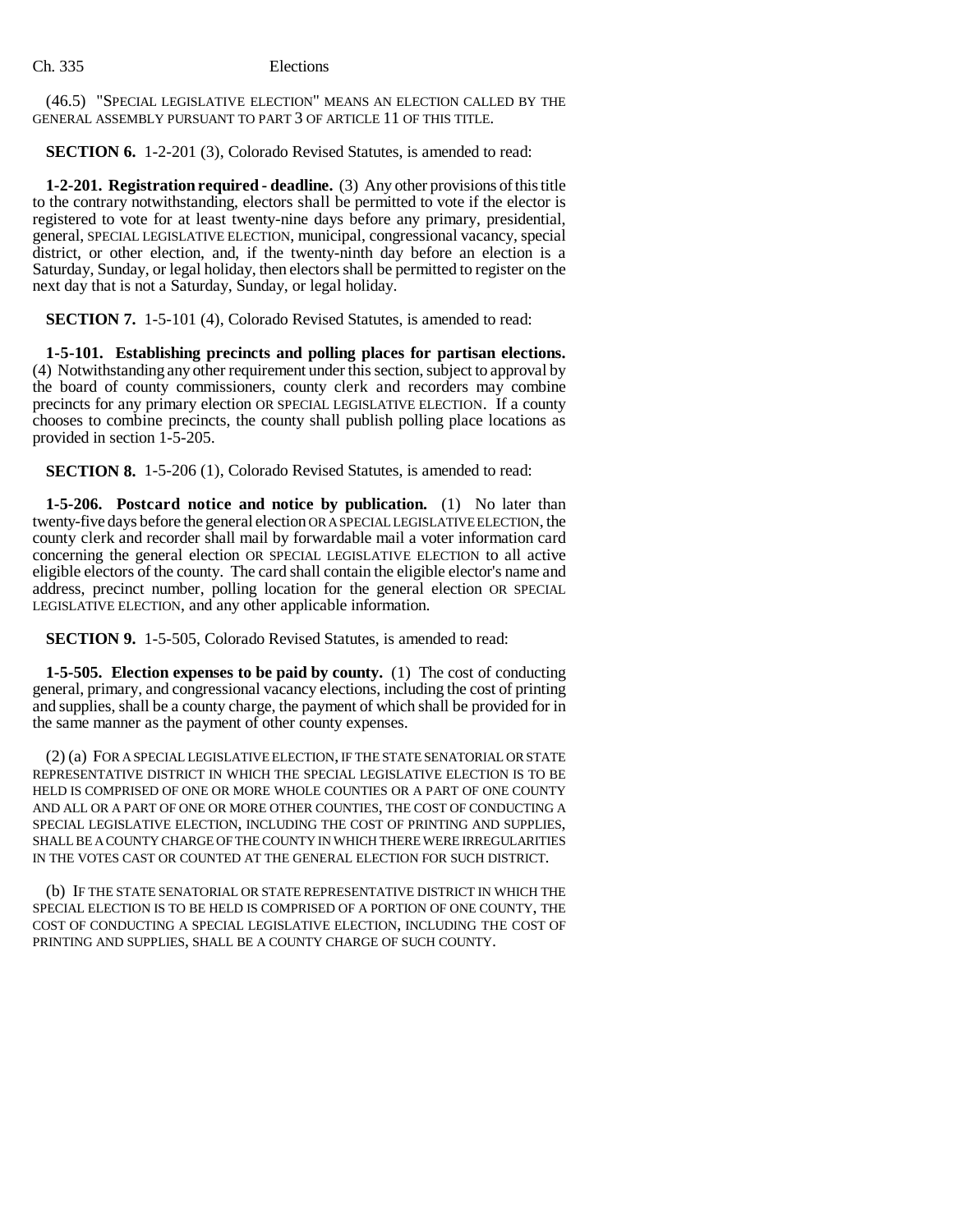(c) THE PAYMENT OF SUCH COSTS OF A SPECIAL LEGISLATIVE ELECTION SHALL BE PROVIDED FOR IN THE SAME MANNER AS THE PAYMENT OF OTHER COUNTY EXPENSES.

**SECTION 10.** 1-8-202, Colorado Revised Statutes, is amended to read:

**1-8-202. When eligible electors may vote by early ballot.** Early voting shall be made available to any eligible elector in the manner provided in this part 2 during regular business hours for ten days before the presidential primary election, and the primary election, AND A SPECIAL LEGISLATIVE ELECTION and for fifteen days before any general election or other November election conducted by the county clerk and recorder. The board of county commissioners may by resolution increase the hours that the early voters' polling place may be open. Eligible electors who appear in person at the early voters' polling place during this time may cast their ballots in the same manner as any ballot would be cast in a precinct polling place on election day.

**SECTION 11.** 1-10-101 (1) (a), Colorado Revised Statutes, is amended to read:

**1-10-101. Canvassers for partisan elections - appointment, fees, oaths.** (1) (a) At least fifteen days before any primary, general,  $\overline{or}$  congressional vacancy, OR SPECIAL LEGISLATIVE election, the county chairpersons of each of the two major political parties in each county shall certify to the county clerk and recorder the appointment of an eligible elector who is a resident of the county to act as a member of the county board of canvassers. The two appointees, together with the county clerk and recorder, constitute the county board of canvassers.

**SECTION 12.** 1-45-103 (5), Colorado Revised Statutes, is amended to read:

**1-45-103. Definitions.** As used in this article, UNLESS THE CONTEXT OTHERWISE REQUIRES:

(5) "Election cycle" means either:

(a) The period of time beginning thirty-one days following a general election for the particular office and ending thirty days following the next general election for that office;

(b) THE PERIOD OF TIME BEGINNING THIRTY-ONE DAYS FOLLOWING A GENERAL ELECTION FOR THE PARTICULAR OFFICE AND ENDING THIRTY DAYS FOLLOWING THE SPECIAL LEGISLATIVE ELECTION FOR THAT OFFICE; OR

(c) THE PERIOD OF TIME BEGINNING THIRTY-ONE DAYS FOLLOWING THE SPECIAL LEGISLATIVE ELECTION FOR THE PARTICULAR OFFICE AND ENDING THIRTY DAYS FOLLOWING THE NEXT GENERAL ELECTION FOR THAT OFFICE.

**SECTION 13.** The introductory portion to 1-45-104 (2), Colorado Revised Statutes, is amended to read:

**1-45-104. Contribution limits.** (2) No natural person or political committee shall make, and no candidate committee shall accept, aggregate contributions to a candidate committee for a primary or general election OR FOR A SPECIAL LEGISLATIVE ELECTION in excess of the following amounts: